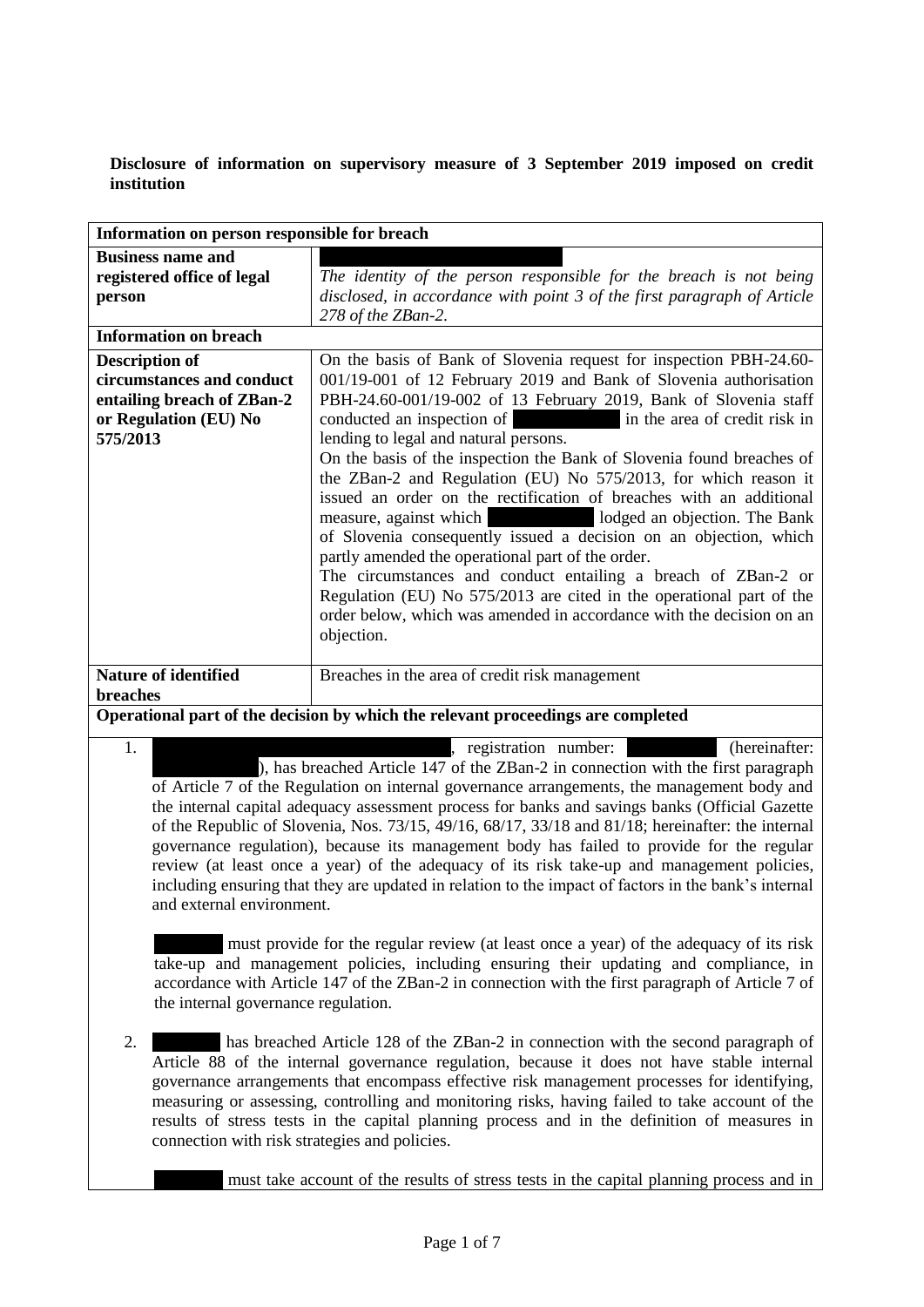the definition of measures in connection with risk strategies and policies, in accordance with the second paragraph of Article 88 of the internal governance regulation.

3. ………… has breached Article 151 of the ZBan-2 in connection with Article 13 of the Regulation on credit risk management at banks and savings banks (hereinafter: the credit risk management regulation), because it has failed to put in place and implement adequate credit risk management policies and procedures, including counterparty risk, having failed during the credit approval and monitoring process to assign debtors and exposures to rating grades on the basis of clear credit rating criteria, thereby failing to assign debtors and exposures with similar credit risk to the same rating grades. The existing system of rating assignment of legal and natural persons does not conform to other systems of classification and credit risk monitoring at

In its management of credit risk and counterparty risk, has breached Article 178(1) of Regulation (EU) No 575/2013, because it fails to apply the definition of default referred to in the aforementioned article in its systems for assigning debtors and exposures to rating grades. has failed to clearly define criteria for the debtor being unlikely to pay its credit obligations to the credit institution, as a result of which it is failing to provide for timely recognition of default status, before the occurrence of material arrears of more than 90 days, and consequently is failing to adjust the rating grade of the debtor or the exposure to the actual level of credit risk. Consequently it has also breached Article 127 of Regulation (EU) No 575/2013, because it erroneously assigns exposures to the class of exposures in default for the purposes of calculating capital requirements for credit risk under the standardised approach, and reports erroneously in template 18 F 18.00 of Annex V of Commission Implementing Regulation (EU) No 680/2014.

To rectify the identified breaches, within the framework of the credit approval and monitoring process ………… must supplement its policies and procedures with clear assignment criteria that are sufficiently precise to allow employees in the credit approval and monitoring process to make the same interpretations and consistently assign debtors and exposures with similar credit risk to the same rating grades. In the formulation of criteria for assigning debtors and exposures to rating grades, must take full account of the definition of default set out in Article 178 of Regulation (EU) No 575/2013.

The internal systems of assignment at must provide for the correct reporting of nonperforming exposures in template 18 F 18.00 of Annex V of Commission Implementing Regulation (EU) No 680/2014, and must provide for the correct assignment of exposures to the class of exposures in default in accordance with Article 127 of Regulation (EU) No 575/2013 for the purposes of calculating capital requirements for credit risk under the standardised approach.

4. a) ………… has breached the first paragraph of Article 148 of the ZBan-2 and Article 167 of the ZBan-2 in connection with the second paragraph of Article 30 of the internal governance regulation, because it does not have an action plan for managing the risks of a new consumer lending product, and its practices in taking up the risks of a new consumer lending product do not comply with the policy of with regard to the management of such risks, thereby having failed to provide for comprehensive and impartial risk assessment based on relevant risk scenarios, having regard for any deficiencies in the risk management process and in internal controls for effective risk management, the impact of the introduction of the new product on the risk absorption capacity, etc. The product was introduced despite the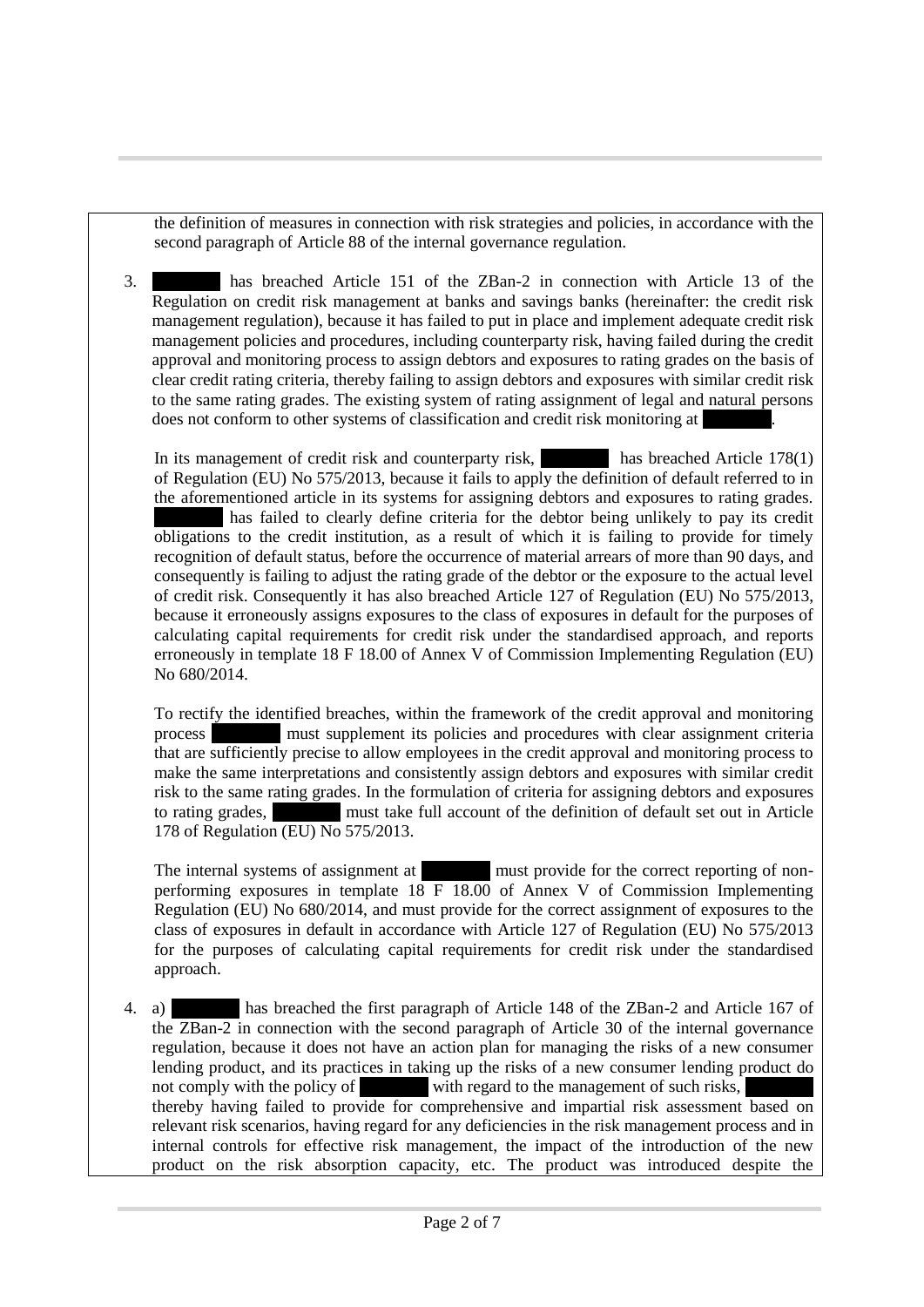identification of numerous risks that could arise during its introduction. The failed to take account of all the deficiencies in the risk management process and in internal controls for effective management of the corresponding risks, and failed to ensure that the new product and its use would meet the requirements with regard to risk management that would have had to meet itself had it offered the product directly.

To rectify the breaches, must produce a comprehensive and impartial risk assessment of the new consumer lending product, in which it must take a position with regard to all the identified risks and assess whether it is possible to ensure their adequate management. In the risk assessment must also take account of factors and principal issues referred to in point 2 of Article 28 of the internal governance regulation. In particular it must assess whether the new product complies with regulations, standards and the bylaws of must ensure that the new consumer lending product and its use meet all the requirements with regard to risk management in the same manner as if had offered the product itself directly.

b) has breached the first paragraph of Article 151 of the ZBan-2 in connection with the third paragraph of Article 19 of the credit risk management regulation, because it has failed to put in place adequate credit risk management procedures, having failed to provide for the documentation of the assignment process with regard to the new consumer lending product, including the internal control system in this area.

To rectify the breach, must ensure that the organisation of the assignment process is properly documented.

c) ………… has breached the first paragraph of Article 152 of the ZBan-2 in connection with Article 5 of the credit risk management regulation, because it failed to put in place appropriate and precisely defined criteria for deciding on credit approval for the new consumer lending product, in particular the client's risk profile and current credit repayment capacity.

has breached the second and third paragraphs of Article 152 of the ZBan-2 in connection with the first paragraph of Article 6 of the credit risk management regulation, because, in the procedure for concluding an agreement on the sale/assignment of claims, it fails to assess and analyse the debtor's ability to settle the liabilities to it, and fails to obtain a transcript of credit assessment information from the debtor. Accepting a portfolio without reviewing whether the portfolio has the agreed attributes constitutes an elevated risk for ………….

To rectify the breaches, for the new consumer lending product ………… must provide for appropriately and precisely defined credit approval criteria such that it is possible to make a complete assessment of the consumer's creditworthiness on their basis. In the related procedure for the acceptance of credit into the portfolio via the sale/purchase of claims, which is the foundation of the creation of  $\overline{\phantom{a}}$  's exposure to credit risk, foundation of the creation of **EXECU** is exposure to credit risk, **EXECU is a must on each** occasion assess and analyse quantitative and qualitative information and other significant factors that facilitate a comprehensive assessment of the debtor's ability to settle the liabilities to it, and must obtain a transcript of the debtor's credit assessment information. ………… must provide for an appropriately professional and objective evaluation of the credit risk assessment, and must obtain sufficient information about the client to be able to determine his/her/its risk profile or to assess his/her/its creditworthiness and to assign an appropriate credit assessment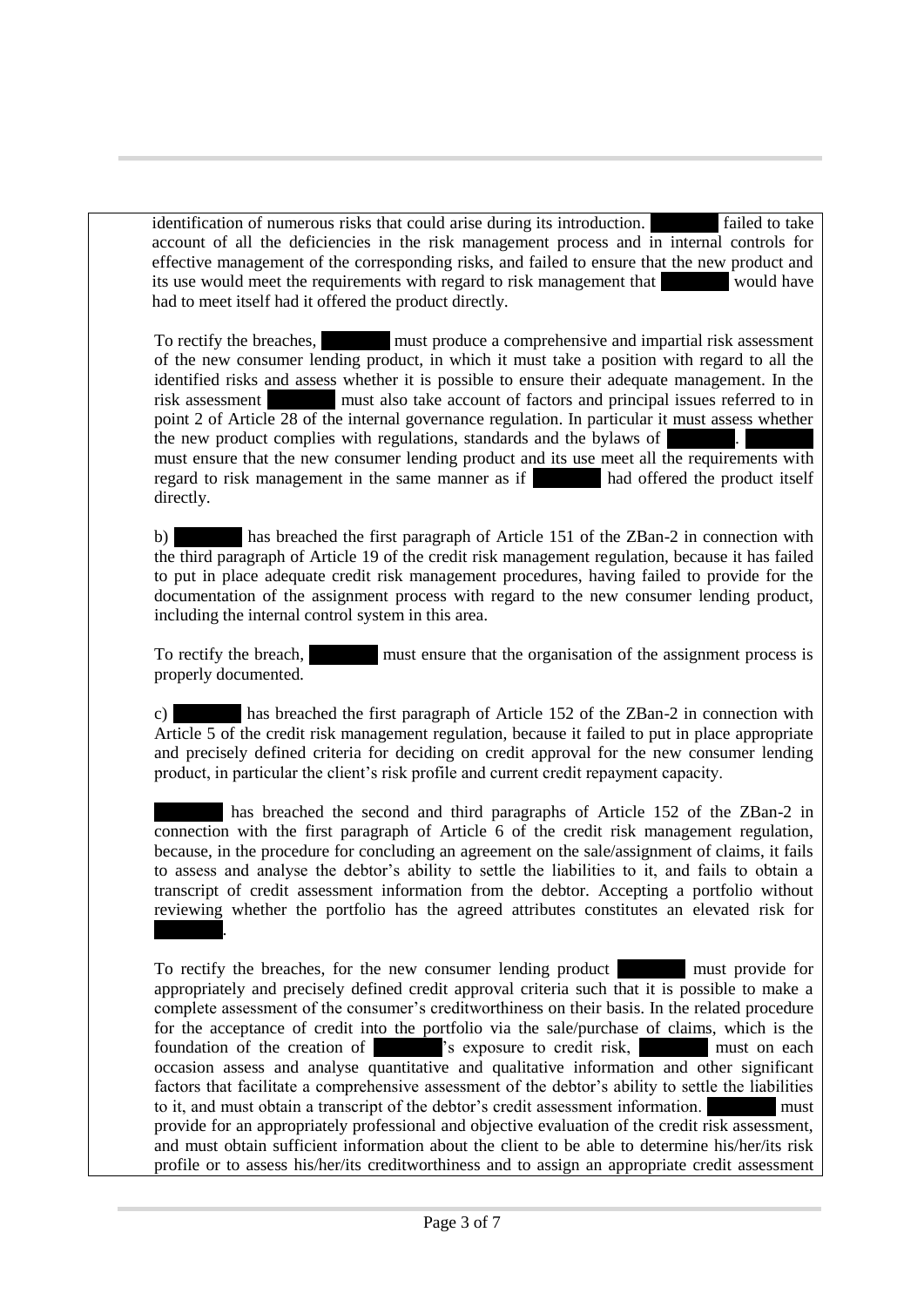thereto. It must be particularly prudent with clients with whom it is entering into a contractual relationship for the first time. The quality of the claims and the content of the existing credit documentation must be known to documentation must be known to

d) has breached Article 151 of the ZBan-2 in connection with Article 38 of the credit risk management regulation, because it has failed to put in place and implement adequate credit risk management procedures for a new consumer lending product, having failed to put in place appropriate information infrastructure for the collection and storage of data deriving from the processes of the identification, measurement or assessment, control and monitoring of credit risk. IT support is not yet provided integrally, and the booking and payment of loans is still manual, which increases the risk of human errors during entry in the system.

To rectify the breach, for the new consumer lending product must put in place appropriate information infrastructure for the collection and storage of data deriving from the processes of the identification, measurement or assessment, control and monitoring of credit risk. The must regularly review the appropriateness of the information infrastructure. ………… must design procedures and processes that ensure data quality from the perspective of its accuracy, completeness and appropriateness in all credit risk management processes. The accuracy of the data relates to the level of confidence that the data is correct. It should be high enough to ensure that **Exercise 2** avoids the significant distortion of the final data used in decision-making processes. The completeness of the data relates to the inclusion of all significant data required in individual credit risk management processes, whereby minimises the occurrence of data shortfalls. The appropriateness of the data means that the data may not be biased. For the purpose of reducing the impact of human error, provide for the automation of all material processes. Information systems must be reliable, appropriately documented and regularly reviewed.

e) Owing to the breaches cited in point 4 of the operational part of this order, in accordance with points 5 and 12 of the second paragraph of Article 250 of the ZBan-2 in connection with the first paragraph of Article 250 of the ZBan-2, the Bank of Slovenia hereby orders

- limit its operations in the new consumer lending product to a maximum of EUR 1,500,000 in total gross on-balance-sheet exposure from operations in the new product, in order to mitigate the risks that it takes up in connection with the new consumer lending product that entail a material risk to variancial position;
- regularly report to the Bank of Slovenia, i.e. within three business days, on each occasion that the total gross on-balance-sheet exposure from operations in the new product exceeds an additional EUR 200,000;
- uphold the limitation and the obligation to report until the rectification of the breaches identified in this point of the order.
- 5. a) ………… has breached the first paragraph of Article 148 of the ZBan-2 in connection with the second paragraph of Article 30 of the internal governance regulation, because it does not have an action plan for managing the risks of a new product for lending to real estate projects, and it failed to provide for comprehensive and impartial risk assessment based on relevant risk scenarios in respect of the new product for lending to real estate projects, having regard for any deficiencies in the risk management process and in internal controls for effective risk management, the impact of the introduction of the new product on the risk absorption capacity, etc.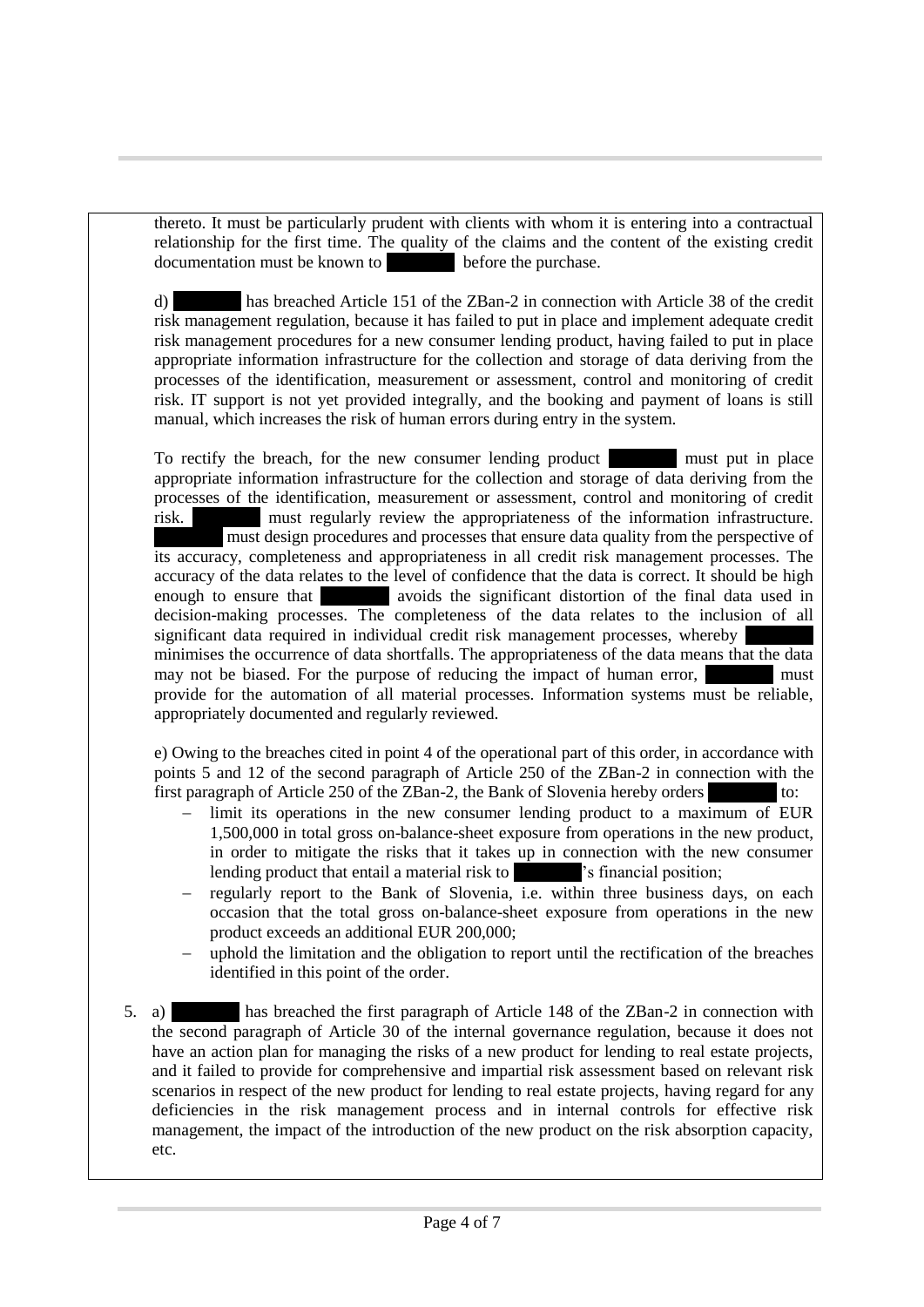To rectify the breaches, must produce a comprehensive and impartial risk assessment of the new product for lending to real estate projects, in which it must take a position with regard to all the identified risks and assess whether it is possible to ensure their adequate management.

Should ………… determine that adequate risk management referred to in the first paragraph of Article of 23 of the internal governance regulation has not been ensured, it must defer the introduction of the new product until adequate risk management processes have been put in place.

b) has breached Article 151 of the ZBan-2 in connection with the fourth paragraph of Article 33 and the seventh paragraph of Appendix 1 of the internal governance regulation, because it has failed to adopt and implement adequate credit risk management policies and procedures. ………… has failed to adopt a special credit policy for project financing, which demands adjusted procedures and controls.

fails to apply appropriate and precisely defined criteria for making decisions on the of investments in the area of project financing.  $\alpha$  approval of investments in the area of project financing. operational instructions for

the approval, monitoring and process of project financing, and ………… has also failed to define individual powers and responsibilities. According to the internal governance regulation, work procedures must be set out by means of appropriate instructions, rulebooks and other bylaws of that include rules with regard to powers and responsibilities, the allocation of tasks, decision-making in the implementation of procedures, and descriptions of business processes. To rectify the breach, for the new product of lending to real estate projects (project financing) must draw up and adopt a special project financing policy with adjusted procedures and controls, and must include experts specialising in this form of financing in the credit process. They must be included in the initial phase of the project financing approval process. Monitoring must be the responsibility of persons who are professionally qualified in this area, particularly in more-demanding real estate projects. ………… must stipulate the frequency of monitoring of real estate projects (at least on a monthly basis), which depends on the complexity and difficulty of the project. ………… must also draw up operational instructions for the approval, monitoring and actual process of project financing. Work procedures must be set out by means of appropriate instructions, rulebooks and other bylaws of that include rules with regard to powers and responsibilities, the allocation of tasks,

decision-making in the implementation of procedures, and descriptions of business processes.

c) ………… has breached Article 128 of the ZBan-2 in connection with Articles 27 and 29 of the internal governance regulation, because it does not have a policy for the use of outsourcing, and fails to include risks inherent in the use of outsourcing in the risk assessment process. is defined as an external contractor at who is envisaged in all phases of the credit process (approval and monitoring) in respect of the new product for lending to real estate projects for the market (project financing) in larger, more complex real estate projects.

To rectify the breach, **we must put in place a policy for the use of outsourcing in** accordance with Article 29 of the internal governance regulation. **Exercise 19 must take account** of the use of outsourcing in the risk assessment in accordance with Article 27 of the internal governance regulation. <br>
must clearly define the role and responsibility of the external<br>
and must<br>
and must must draw up a set of potential external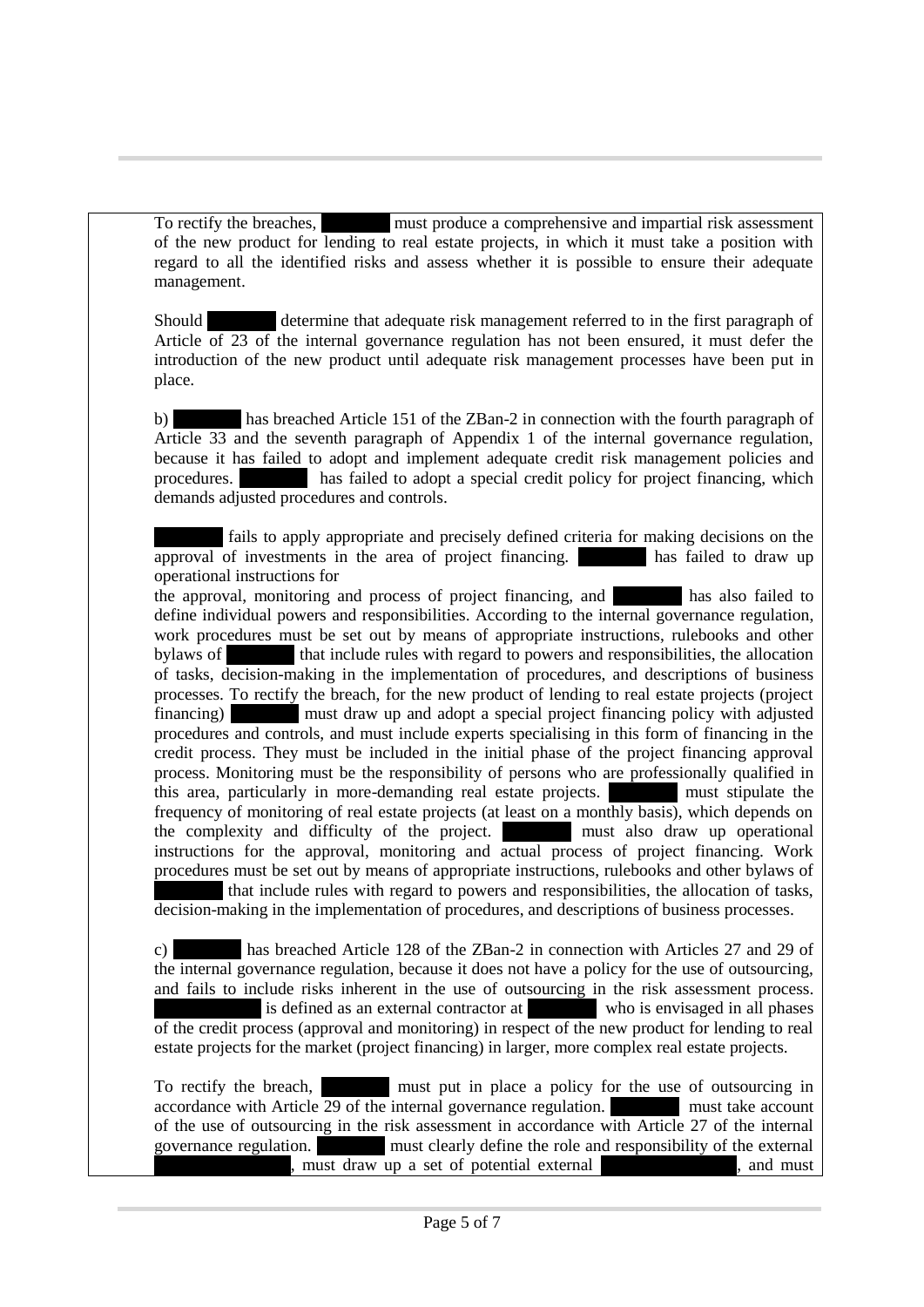define the method for choosing them for an individual real estate project (required references, professional qualifications, etc.).

6. ………… has breached the third paragraph of Article 136 of the ZBan-2, because the management board of **Example 1** failed to ensure that the senior management of would adequately rectify the irregularities identified by the internal audit department in accordance with the agreed deadlines. As at 31<br>December 2018 had failed to meet 54 recommendations by the internal audit had failed to meet 54 recommendations by the internal audit department that had already fallen due. The management board of passed a resolution on the take-up of risks for the non-implementation of recommendations whose deadline for implementation has passed even after their deadlines for implementation had been extended by three months. The management board of has thereby also breached Article 45 of the ZBan-2 with regard to the duties and responsibilities of the management board, as the management board of **which must act with professional diligence**, and in particular must ensure that the management board of **Exercía acts** in accordance with Article 136 of the ZBan-2.

has also breached the third paragraph of Article 35 of the internal governance regulation, because the management board of

failed to ensure that the failure to observe the recommendations of the internal audit department and the delays in the rectification of identified irregularities were systematically explained in writing by the recipient of the recommendations by the internal audit department.

In accordance with the third paragraph of Article 136 of the ZBan-2, the management board of ………… must provide for appropriate measures to ensure that the senior management of adequately rectifies the irregularities identified by the internal audit department in accordance with the agreed deadlines. In accordance with the third paragraph of Article 35 of the internal governance regulation, the management board of **Example 1** must also ensure that the failure to observe the recommendations of the internal audit department and the delays in the rectification of identified irregularities are systematically explained in writing by the recipient of the recommendations by the internal audit department.

7. The management board of **Exercise 20** must submit a detailed action plan stating the measures selected to

rectify the breaches referred to in points 1 to 6 of this order to the Bank of Slovenia by 15 October 2019. By 15 October 2019 it must also report the name of the responsible member of the management board and the names of the responsible persons designated in accordance with the internal organisational structure of  $\blacksquare$ , or the names of the external contractors of the internal structure internal structure of . . or the names of the external contractors of who will be responsible for implementing individual activities to rectify breaches and

for preparing and implementing the plan of measures referred to in this order.

In the action plan the management board of must set out the timetable and deadlines for the implementation of the individual measures, and must designate the persons responsible for the implementation of specific

measures and/or activities in accordance with the internal organisational structure of

………… must provide interim reporting to the Bank of Slovenia on the rectification of breaches, by 15 January 2020 (as at 31 December 2019) and by 15 April 2020 (as at 31 March 2020). With regard to the rectification of the breaches referred to in point 3, must also